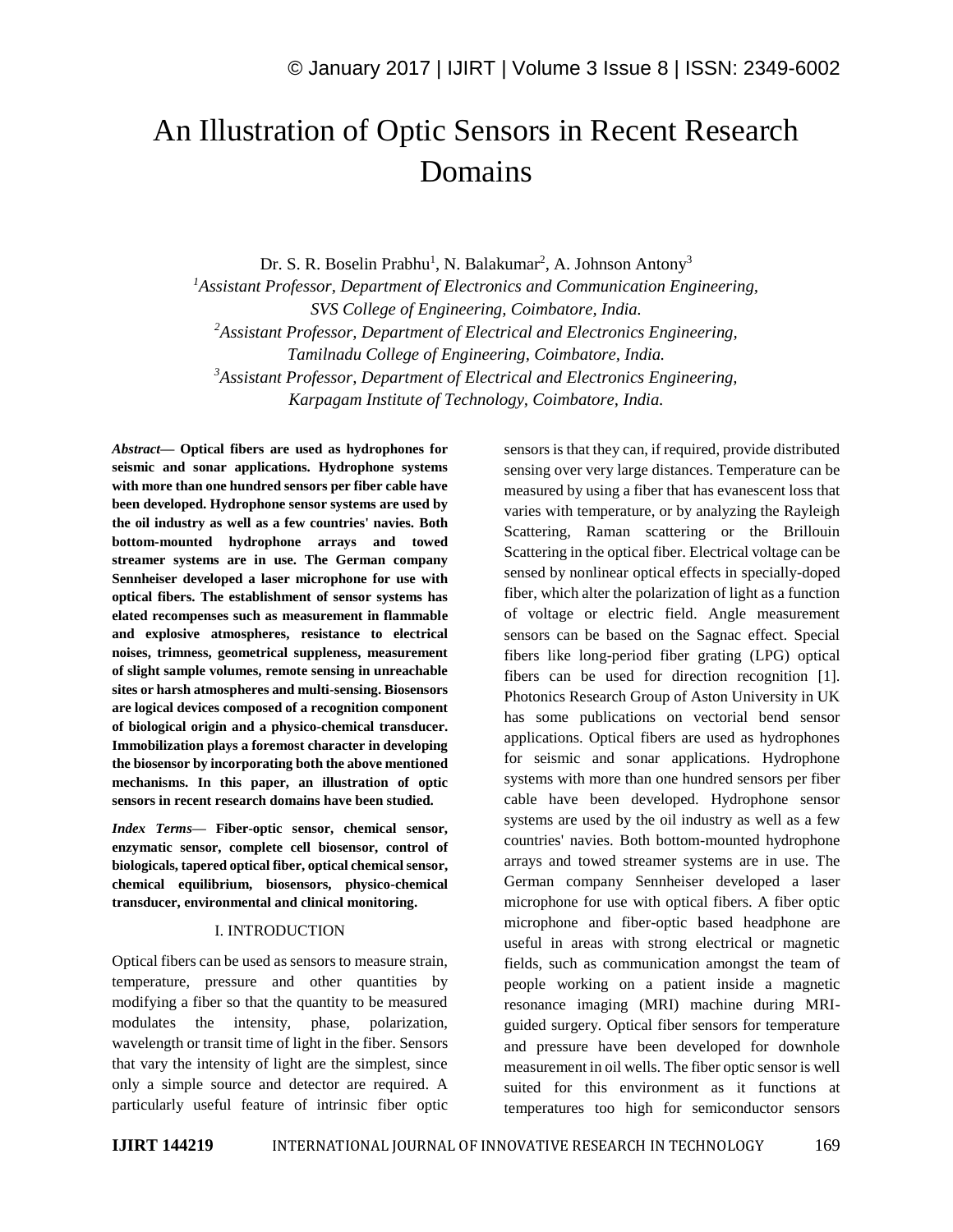(distributed temperature sensing). Optical fibers can be made into interferometric sensors such as fiber optic gyroscopes, which are used in the Boeing 767 and in some car models (for navigation purposes). They are also used to make hydrogen sensors.

Fiber-optic sensors have been developed to measure co-located temperature and strain simultaneously with very high accuracy using fiber Bragg gratings. This is particularly useful when acquiring information from small or complex structures. Fiber Bragg grating sensors are also particularly well suited for remote monitoring, and they can be interrogated 250 km away from the monitoring station using an optical fiber cable. Brillouin scattering effects can also be used to detect strain and temperature over large distances (20– 120 kilometers) [2].

A fiber-optic AC/DC voltage sensor in the middle and high voltage range (100–2000 V) can be created by inducing measurable amounts of Kerr nonlinearity in single mode optical fiber by exposing a calculated length of fiber to the external electric field. The measurement technique is based on polarimetric detection and high accuracy is achieved in a hostile industrial environment. High frequency (5 MHz–1 GHz) electromagnetic fields can be detected by induced nonlinear effects in fiber with a suitable structure. The fiber used is designed such that the Faraday and Kerr effects cause considerable phase change in the presence of the external field [3-12]. With appropriate sensor design, this type of fiber can be used to measure different electrical and magnetic quantities and different internal parameters of fiber material. Electrical power can be measured in a fiber by using a structured bulk fiber ampere sensor coupled with proper signal processing in a polarimetric detection scheme. Experiments have been carried out in support of the technique.

Fiber-optic sensors are used in electrical switchgear to transmit light from an electrical arc flash to a digital protective relay to enable fast tripping of a breaker to reduce the energy in the arc blast. Fiber Bragg grating based fiber optic sensors significantly enhance performance, efficiency and safety in several industries. With FBG integrated technology, sensors can provide detailed analysis and comprehensive reports on insights with very high resolution. These type of sensors are used extensively in several industries like telecommunication, automotive, aerospace, energy, etc. Fiber Bragg gratings are

sensitive to the static pressure, mechanical tension and compression and fiber temperature changes. The efficiency of fiber Bragg grating based fiber optic sensors can be provided by means of central wavelength adjustment of light emitting source in accordance with the current Bragg gratings reflection spectra. The establishment of optical fiber (OF) in the sensor system has transported a number of recompenses such as diminishment of the device, geometrical suppleness, extent of small sample volumes, remote sensing in normally unreachable sites or punitive environments, multi-sensing option, unceasing quantifiable or qualitative capacity and the confrontation of an OF to electrical noises. Chemical and thermal stability of quartz glass, which is the material of predominant OF for the spectral range from ultraviolet to mid-infrared, are equivalent only with platinum.

The significant ethics of fiber optic sensor (FOS) operation were engaged and the modern expansions in optical fiber devices and their solicitations to sensor technology in numerous areas are industry, transportation, communication, safety and defense as well as in daily life. Chemists used to engage sensors with electrodes as pH, Clark and ion-selective electrode.



Figure 1: Biosensing with U-shaped fiber

Amid fiber optical chemical sensors, which are fewer commercially obtainable, only sensors of oxygen converted to be more used. An operative way of acquisition of the biological selectivity is a combination of cell cultures, tissue slices, organs and occasionally of whole living creatures with the transducer. Optical sensors can be based on plentiful optical principles (absorbance, reflectance, luminescence and fluorescence), covering unrelated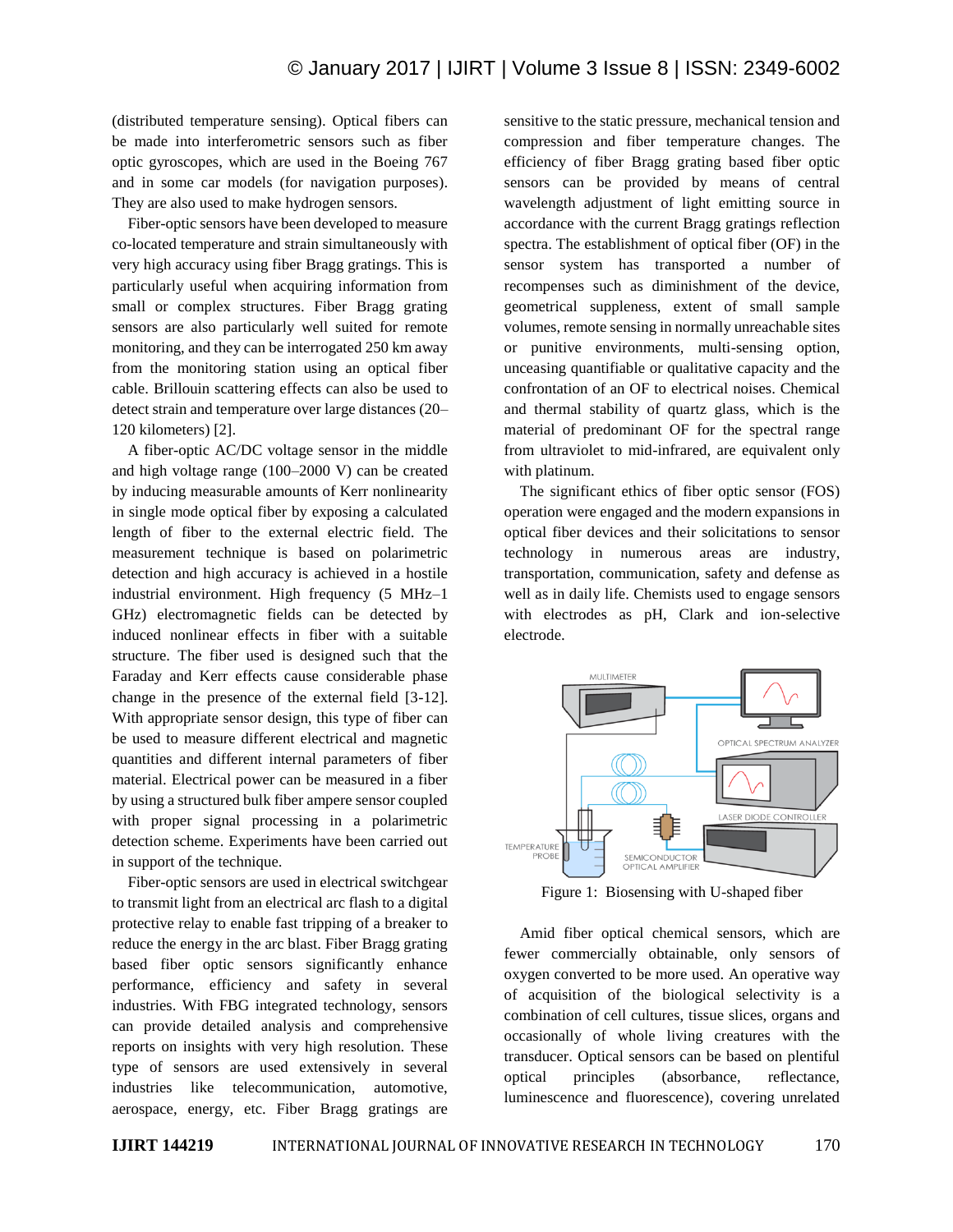regions of the spectra (UV, Visible, IR and NIR) and allowing the dimension not only of the strength of light, but also of other supplementary properties such as lifetime, refractive index, scattering, diffraction and polarization [13-19].

Optical chemical sensors have plentiful compensations over traditional electricity-based sensors like electivity, protection to electromagnetic interference and comfort while working with flammable and explosive compounds. They are also subtle, non-destructive and have numerous capabilities. Though, besides a number of paybacks, optical sensors also exhibit disadvantages: ambient light can obstruct with their operation, the long-term steadiness is restricted due to indicator leaching or photo-bleaching, there may be an insufficient dynamic range, selectivity may be underprivileged and a mass transfer of the analyte from the sample into the indicator phase is indispensable in order to obtain an analytical signal. Fiber-optic chemical sensors (FOCSs) describe a subclass of chemical sensors in which an optical fiber is typically employed to transmit the electromagnetic radiation to and from a sensing area that is in straight contact with the sample [20-27]. The spectroscopically detectable optical stuff can be restrained through the fiber optic arrangement which authorizes remote sensing.



Figure 2: IPE Sensor of oxygen and glucose

Multiple laboratory tests are used for the diagnosis and management of patients with diabetes. The blood glucose concentration is the major diagnostic criterion for diabetes with HbA1c level and is a useful tool for patient monitoring. Self-monitoring of blood glucose (SMBG) has been established as a valuable tool for the management of diabetes. The goal of SMBG is to help the patient achieve and maintain normal blood glucose concentrations in order to delay or even prevent the progression of microvascular (retinopathy, nephropathy and neuropathy) and macrovascular complications (stroke and coronary artery disease). The findings of the Diabetes Control and Complications Trial (DCCT) and the United Kingdom Prospective Diabetes Study (UKPDS) clearly showed that intensive control of elevated levels of blood glucose in patients with diabetes, decreases the frequency of complications such as nephropathy, neuropathy, and retinopathy, and may reduce the occurrence and severity of large blood vessel disease.

In addition, it can also be useful for detecting hypoglycemia and providing real-time information for adjusting medications, dietary regimens, and physical activity in order to achieve glycemic goals. Regular and frequent measurement of blood glucose may provide data for optimizing and/or changing patient treatment strategies. In addition to advantages in terms of stinginess, ease of miniaturization, gaining safe, small, lightweight, compressed and inexpensive sensing systems, a wide inconsistency of sensor designs are possible. The most common taxonomy of FOCs distinguishes between the intrinsic and extrinsic types of sensors. 1) In the intrinsic type of FOCs, the sensing approach is based on the variation in light transmission features due to the modification happening in a fiber property (e.g., refractive index or length) upon the communication with the analyte or the system being intended. The optical fibre itself has sensory features.

This type of sensor is frequently applied to measure corporeal or physicochemical constraints such as the pressure, temperature or enthalpy of reactions. 2) In the extrinsic type of FOCs, the optical fiber acts as a transmission media by means of managing the radiation from the source to sample or from the sample to the end detection system. Extrinsic sensors can be segmented into a) distal and b) lateral types. The most communal are distal-type sensors, in which the indicator is stopped at the distal end (tip) of the optical fibre. Else, in a lateral sensor, the sensing chemistry can be immobilized along a section of the core of the optical fibre to make a momentary field sensor [28- 30].

Nevertheless, the most frequently applied methods in optical sensing are those grounded on light absorption or light emission. Related to absorptionbased methods, the molecular emission (i.e., fluorescence, phosphorescence, and generally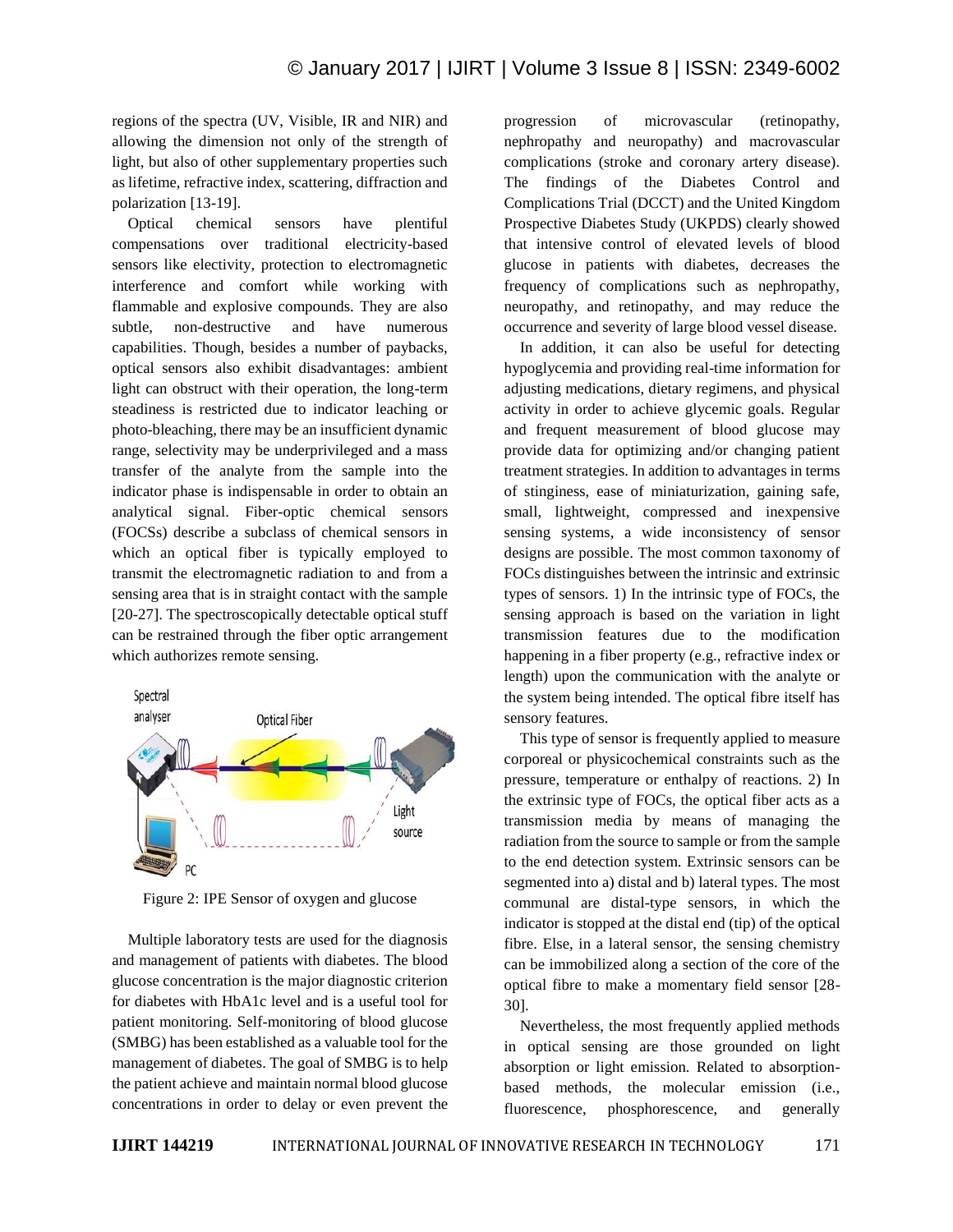speaking, luminescence) is primarily important because of its abundant sensitivity and decent specificity. The sensitivity of luminescence approaches is about 1000 times superior to that of most spectrophotometric methods. In addition, inferior limits of detection for the anticipated analytes can be accomplished. Calculating the emission intensity is also the most predominant because the instrumentation needed is very modest and low-priced. Nevertheless, measuring the light emission intensity has some inadequacies compared to emission lifetime measurements, in which the model is stressed only by a pulse of EM moderately than via unceasing illumination which is the case with intensity-based approaches.

The exactness and correctness of luminescence intensity-based schemes are suggestively affected by fluctuations in the light-source's intensity, detector warmth, inner filter special properties, indicator absorption (bleaching and leaching), sample turbidity and sensing layer wideness. Conversely, some of these difficulties can be reduced or even overcome by measuring luminescence lifetimes instead of intensities. But again, lifetime measurements also have some shortcomings, which are the instrumentation difficulty and high costs, along with an insufficient number of indicator dyes available that display noteworthy analyte-dependent changes in the lifetime.



Figure 3: e-Health Sensor Platform

Alternative way to diminish the difficulties related with intensity as well as with lifetime detection ethics is the use of ratiometric measurements. This technique employs dual-emission or dual-excitation indicators or combinations of two luminophores, displaying detached spectral areas with varied behavior. For illustration, the ratio of two fluorescent peaks is used in its place of the total intensity of one peak. The sensors therefore typically contain a reference dye; the benefit of this method is that factors such as excitation source fluctuations and sensor concentration will not interrupt the ratio between the Fiber optics serve analytical sciences in abundant ways. First, they enable optical spectroscopy to be attained on sites inaccessible to conventional spectroscopy over enormous distances or even on several spots beside the fiber. Second, fiber optics in being waveguides, enable less communal methods of interrogation, in specific evanescent wave spectroscopy.

Fibers are obtainable now with transmissions over a wide spectral range. Major Fields of applications are in medical and chemical analysis, molecular biotechnology, maritime and environmental examination, industrial production observing and bioprocess control and the automotive industry. Active current areas of research include progressive methods of examination such as time-resolved or spatially determined spectroscopy, evanescent wave and laserassisted spectroscopy, surface plasmon resonance and multidimensional data acquisition. In current years, fiber bundles also have been employed for tenacities of imaging, for biosensor arrays or as arrays of nonspecific sensors whose distinct signals may be processed via artificial neural networks.

#### II. DIFFERENT TYPES OF BIOSENSORS

Biosensors can be categorized according to biorecognition system. The biological elements used in biosensor technology are the enzymes, antibody or antigens and nucleic acids or harmonizing sequences. *2.1. Calorimetric Biosensors:* 

Many enzyme catalyzed reactions are exothermic. Calorimetric biosensors measure the temperature change of the solution containing the analyte following enzyme action and interpret it in terms of the analyte concentration in the solution. The analyte solution is passed through a small packed bed column containing immobilized enzyme; the temperature of the solution is determined just before entry of the solution into the column and just as it is leaving the column using separate thermistors. This is the most generally applicable type of biosensor, and it can be used for turbid and strongly coloured solutions. The greatest disadvantage is to maintain the temperature of the sample stream, say  $\pm 0.01^{\circ}$  C, temperature. The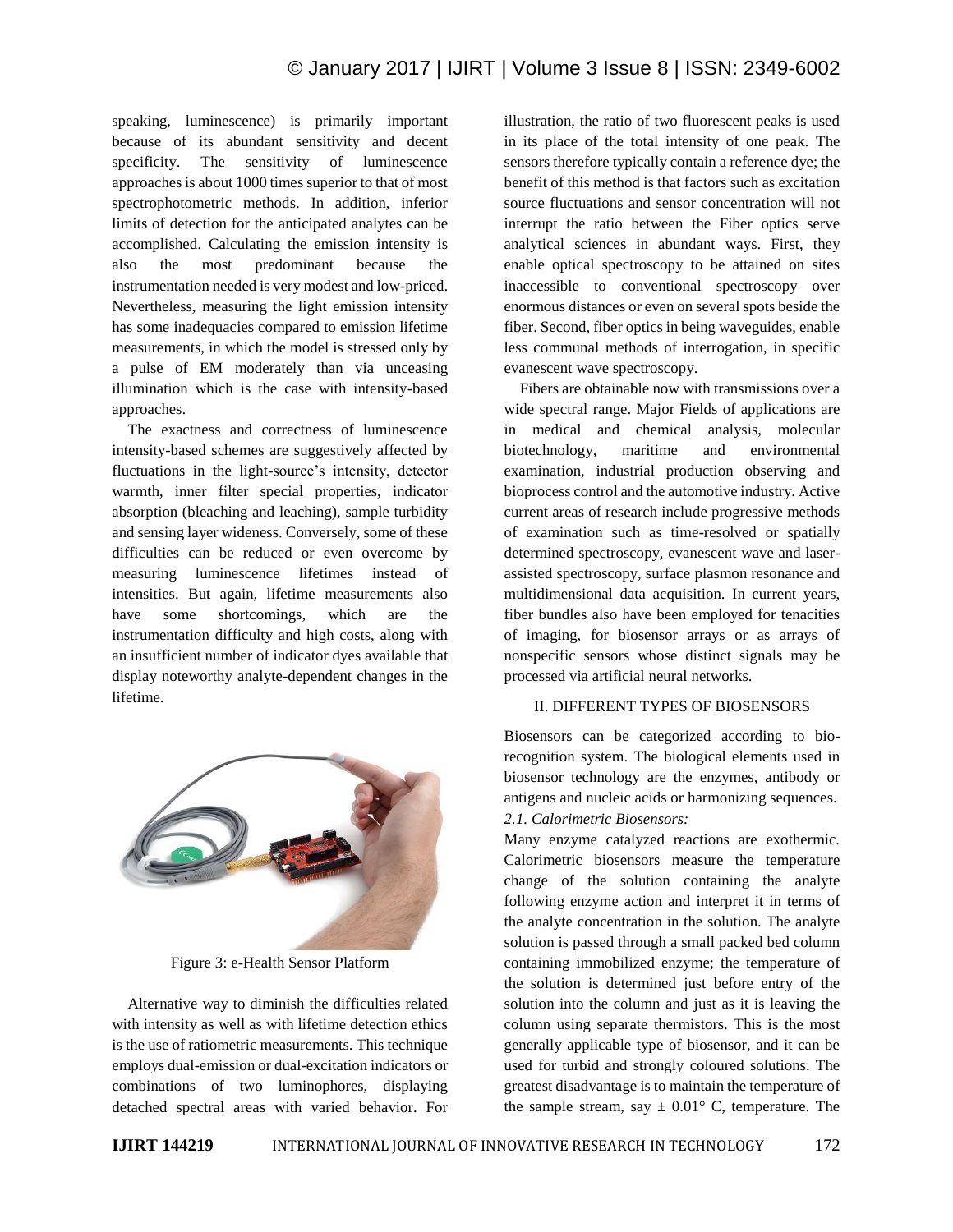sensitivity and the range of such biosensors is quite low for most applications. The sensitivity can be increased by using two or more enzymes of the pathway in the biosensor to link several reactions to increase the heat output. Alternatively, multifunctional enzymes may be used. An example is the use of glucose oxidase for determination of glucose.

#### *2.2. Potentiometric Biosensors:*

These biosensors use ion-selective electrodes to convert the biological reaction into electronic signal. The electrodes employed are most commonly pH meter glass electrodes (for cations), glass pH electrodes coated with a gas selective membrane (for CO2, NH, or H2S) or solid state electrodes. Many reactions generate or use H+ which is detected and measured by the biosensor; in such cases very weak buffered solutions are used. Gas sensing electrodes detect and measure the amount of gas produced. This reaction can be measured by a pH sensitive, ammonium ion sensitive,  $NH<sub>3</sub>$  sensitive or  $CO<sub>2</sub>$ sensitive electrode. Biosensors can now be prepared by placing enzyme coated membranes on the ionselective gates of ion-selective filed effect transistors; these biosensors are extremely small.

*2.3. Acoustic Wave Biosensors:*

These are also called piezoelectric devices. Their surface is usually coated with antibodies which bind to the complementary antigen present in the sample solution. This leads to increased mass which reduces their vibrational frequency; this change is used to determine the amount of antigen present in the sample solution.

## *2.4. Amperometric Biosensors*:

These electrodes function by the production of a current when potential is applied between two electrodes, the magnitude of current being proportional to the substrate concentration. The simplest amperometric biosensors use the Clark oxygen electrode which determines the reduction of O2 present in the sample (analyte) solution. These are the first generation biosensors. These biosensors are used to measure redox reactions, a typical example being the determination of glucose using glucose oxidase. A major problem of such biosensors is their dependence on the dissolved  $O_2$  concentration in the analyte solution. This may be overcome by using mediators; these molecules transfer the electrons generated by the reaction directly to the electrode rather than reducing the  $O_2$  dissolved in analyte

solution. These are also called second generation biosensors. The present day electrodes, however, remove the electrons directly from the reduced enzymes without the help of mediators, and are coated with electrically conducting organic salts.

# *2.5. Optical Biosensors:*

These biosensors measure both catalytic and affinity reactions. They measure a change in fluorescence or in absorbance caused by the products generated by catalytic reactions. Alternatively, they measure the changes induced in the intrinsic optical properties of the biosensor surface due to loading on it of dielectric molecules like protein (in case of affinity reactions). A most promising biosensor involving luminescence uses firefly enzyme luciferase for detection of bacteria in food or clinical samples. The bacteria are specifically lysed to release ATP, which is used by luciferase in the presence of  $O_2$  to produce light which is measured by the biosensor.



Figure 4: Microstructure fibers sensitive to gaseous oxygen

In addition, microorganisms, animal or plant whole cells and tissue slices, can also be shared in the biosensing system. Reliant on the method of signal transduction, biosensors can also be divided into dissimilar groups: electrochemical (amperometric, potentiometric or conductometric), optical, thermometric and piezoelectric. Biosensors offer numerous profits over conservative analytical techniques. The judgement of the biological sensing element offers an instance for the development of tremendously specific devices for real-time analysis in complex mixtures, without the need for comprehensive sample pre-treatment or great sample volumes. The determination of a biosensor will be contingent on the biochemical specificity of the biologically active material. Biosensors also promise highly sensitive, rapid, reproducible and simple-to operate investigative tools. Biomolecules have destitute stability in solutions hence it is important to stabilize them by immobilization. Thus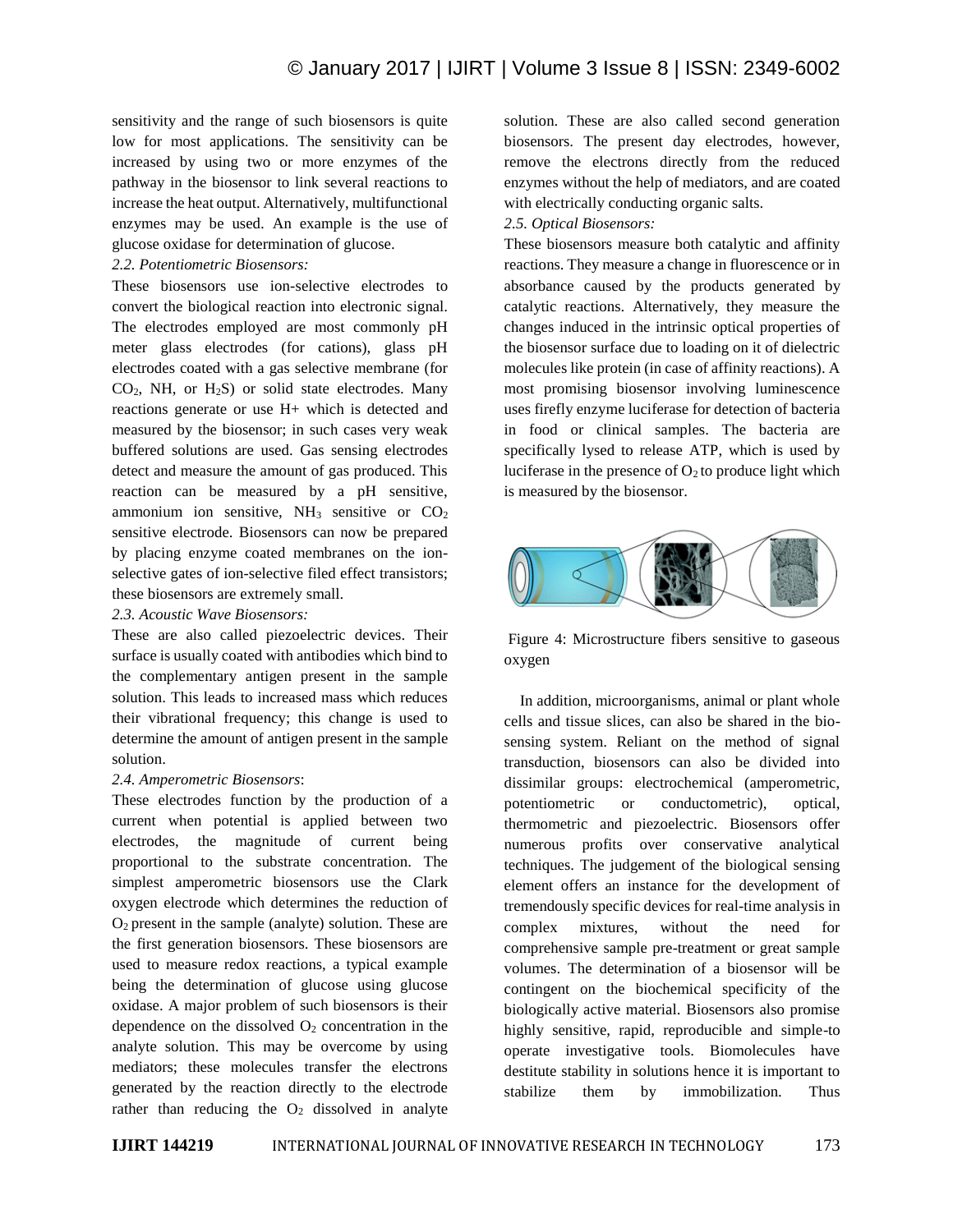immobilization plays an imperative role in developing stable bio-component for incorporation with transducers. Among the numerous biosensors for methyl parathion recognition, principal schemes are normally grounded on acetylcholinesterase (AChE) and organophosphorus hydrolase (OPH) enzymes.

AChE biosensor is based on enzyme inhibition mechanism, hence it requires longer incubation time and also has underprivileged specificity because of interference from carbamate insecticide and metals. OPH catalyzes hydrolysis of methyl parathion pesticide into obvious product p-nitrophenol (PNP) and yields dual protons as a result of the cleavage of the P-O bond. Products that are chromophoric or electroactive can be perceived by colorimetric and electrochemical approaches, and are burdened to advance biosensors for discovery of methyl parathion pesticide. The analyte can be determined, as the rate of product development is unswervingly proportional to the concentration of the analyte. As the OPH is a periplasmic enzyme, complete cells can be immobilized straight on the matrix and integrated with transducers for biosensor development.

## III. CONCLUSION

A biosensor is an analytical device which employs biological material to specifically interact with an analyte. Producing some detectable physical changes which is measured and converted into an electrical signal by a transducer. The electrical signal is finally amplified, interpreted and displayed as analyte concentration in the solution/preparation. Biosensors are rational devices composed of a recognition component of biological origin and a physicochemical transducer. Immobilization shows a leading character in developing the biosensor by integrating both the above mentioned mechanisms. In this paper, an analytical review of fiber-optic sensors and biosensors for the development of biosensors for environmental and clinical monitoring have been revised. Reliant on the method of signal transduction, biosensors can also be distributed into dissimilar groups: electrochemical, optical, thermometric and piezoelectric. Biosensors offer many profits over conventional analytical techniques. Biosensors are rational devices composed of a recognition component of biological origin and a physico-chemical transducer. Immobilization plays a foremost role in developing the biosensor by integrating both the above stated mechanisms.

#### **REFERENCES**

- [1] D'Souza, S. F. Immobilization and Stabilization of Biomaterials for Biosensor Applications. Applied Biochemistry and Biotechnology – Enzyme Engineering and Biotechnology 96 (2001): 225-38.
- [2] Hamid Ali Abed Al-Asadi, "Temperature dependence of the lasing characteristics of vertical cavity surface emitting lasers," Engineering Journal of Technology University, Vol. 145, 1994.
- [3] Boselin Prabhu S.R. and Sophia S., "Environmental monitoring and greenhouse control by distributed sensor Network", International Journal of Advanced Networking and Applications, 5(5), 2014.
- [4] Boselin Prabhu S.R. and Sophia S., "Greenhouse control using wireless sensor network", Scholars Journal of Engineering and Technology, 2(4), 2014.
- [5] Hamid Ali Abed Al-Asadi, "Temperature dependence of the noise characteristics of Multiisection semiconductor lasers," Science Journal, vol. 7, No. 3, 2001.
- [6] Hamid Ali Abed Al-Asadi, "Linewidth characteristics of vertical cavity surface emitting lasers due to external optical feedback," Science Journal, vol. 8, 2001.
- [7] Boselin Prabhu S.R. and Sophia S., 'Modern cluster integration of advanced weapon system and wireless sensor based combat system', Scholars Journal of Engineering and Technology, 2(6A), 2014.
- [8] Boselin Prabhu S.R. and Sophia S., 'A review of efficient information delivery and clustering for drip irrigation management using WSN', International Journal of Computer Science and Business Informatics, 14(3), 2014.
- [9] Hamid Ali Abed Al-Asadi, "Linewidth characteristics of vertical cavity surface emitting lasers due to external optical feedback," Science Journal, vol. 8, 2002.
- [10] Hamid Ali Abed Al-Asadi, "Theoretical investigation of spectral linewidth properties of double fused 1.3 um MQW-VCA in reflection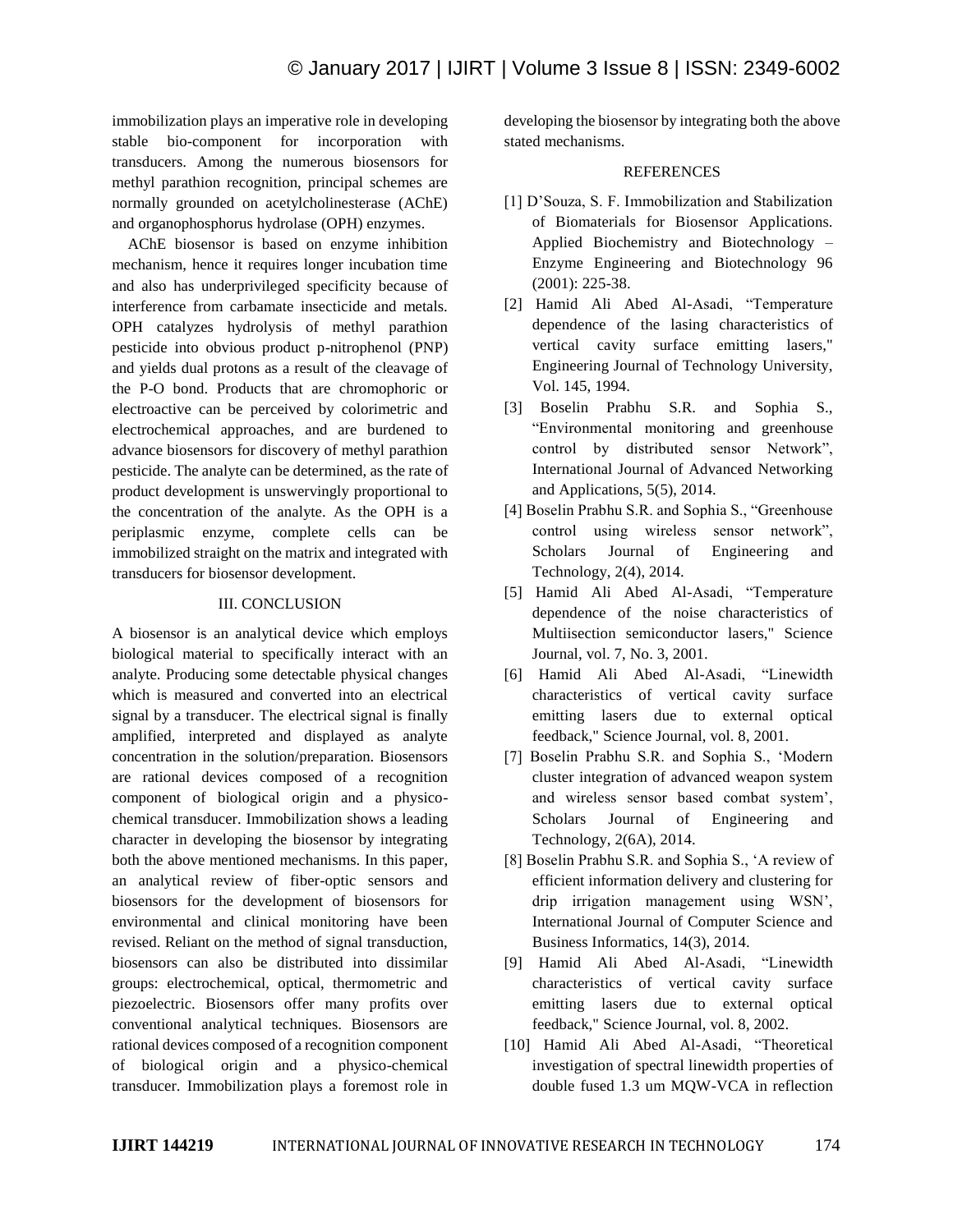and transition modes," Tikrit Journal for Pure Science, vol. 8, No. 2, 2002.

- [11] Boselin Prabhu S.R. and Sophia S., 'Mobility assisted dynamic routing for mobile wireless sensor networks', International Journal of Advanced Information Technology, 3(3), 2013.
- [12] Boselin Prabhu S.R. and Sophia S., 'A review of energy efficient clustering algorithm for connecting wireless sensor network fields', International Journal of Engineering Research and Technology, 2(4), 2013.
- [13] Hamid Ali Abed Al-Asadi, "Vertical cavity amplifiers and its cavity length dependence the saturation power and quantum efficiency," Tikrit Journal of Pure Science, vol. 9, No. 2, 2003.
- [14] Hamid Ali Abed Al-Asadi, "Effects of pump recycling technique on stimulated Brillouin scattering threshold: A theoretical model," Optics. Express, Vol. 18, No. 21, pp. 22339- 22347 Impact factor: 3.88, 2010.
- [15] Boselin Prabhu S.R. and Sophia S., 'Variable power energy efficient clustering for wireless sensor networks', Australian Journal of Basic and Applied Sciences, 7(7), 2013.
- [16] Boselin Prabhu S.R. and Sophia S., 'Capacity based clustering model for dense wireless sensor networks', International Journal of Computer Science and Business Informatics, 5(1), 2013.
- [17] Hamid Ali Abed Al-Asadi, "Brillouin Linewidth Characterization in Single Mode Large Effective Area Fiber through the Co-Pumped Technique," International Journal of Electronics, Computer and Communications Technologies (IJECCT), Vol. 1(1), pp. 16-20, 2010.
- [18] Boselin Prabhu S.R. and Sophia S., 'An integrated distributed clustering algorithm for dense WSNs', International Journal of Computer Science and Business Informatics, 8(1), 2013.
- [19] Boselin Prabhu S.R. and Sophia S., 'A research on decentralized clustering algorithms for dense wireless sensor networks', International Journal of Computer Applications, 57(20), 2012.
- [20] Hamid Ali Abed Al-Asadi, "Analytical study of nonlinear phase shift through stimulated Brillouin scattering in single mode fibre with pump power recycling technique,", Volume 13

Number 10, Journal of Optics. Impact factor: 1.99, 2011.

- [21] Hamid Ali Abed Al-Asadi, "Architectural Analysis of Multi-Agents Educational Model in Web-Learning Environments," Journal of Emerging Trends in Computing and Information Sciences, Vol. 3, No. 6, June 2012.
- [22] Boselin Prabhu S.R. and Sophia S., 'Hierarchical distributed clustering algorithm for energy efficient wireless sensor networks', International Journal of Research in Information Technology, 1(12), 2013.
- [23] Boselin Prabhu S.R. and Sophia S., 'Real-world applications of distributed clustering mechanism in dense wireless sensor networks', International Journal of Computing Communications and Networking, 2(4), 2013.
- [24] Younis, O. and Fahmy, S., "HEED: A Hybrid Energy-Efficient Distributed Clustering Approach for Ad Hoc Sensor Networks," IEEE Transactions on Mobile Computing, 2004.
- [25] Chan, H. and Perrig, A., "ACE: An Emergent Algorithm for Highly Uniform Cluster Formation," First European Workshop on Sensor Networks (EWSN), 2004, Germany.
- [26] Balakumar N. and Boselin Prabhu S.R.., "Literature and Comparative Survey of Future Wireless Communication", Galaxy: International Multidisciplinary Research Journal, 4(1), 2016.
- [27] Elavarasan S. and Balakumar N., "A Research on Wireless Power Transmission using Distinguished Methodologies", International Journal of Research and Engineering, Volume 3, Number 7, 2016.
- [28] Balakumar N. and Boselin Prabhu S.R.., "Evaluation of Quality in Network and Interoperable Connectivity between IP Networks", International Journal of Current Engineering and Scientific Research (IJCESR), Volume 3, Issue 9, pp. 81-85, 2016.
- [29] Boselin Prabhu S. R. and Balakumar N., "Highly Scalable Energy Efficient Clustering Methodology for Sensor Networks", International Journal of Advances in Engineering Research (IJAER), Vol. No. 12, Issue No. IV, October 2016, pp. 01-12.
- [30] Boselin Prabhu S. R. and Balakumar N., "Functionalities and Recent Real World